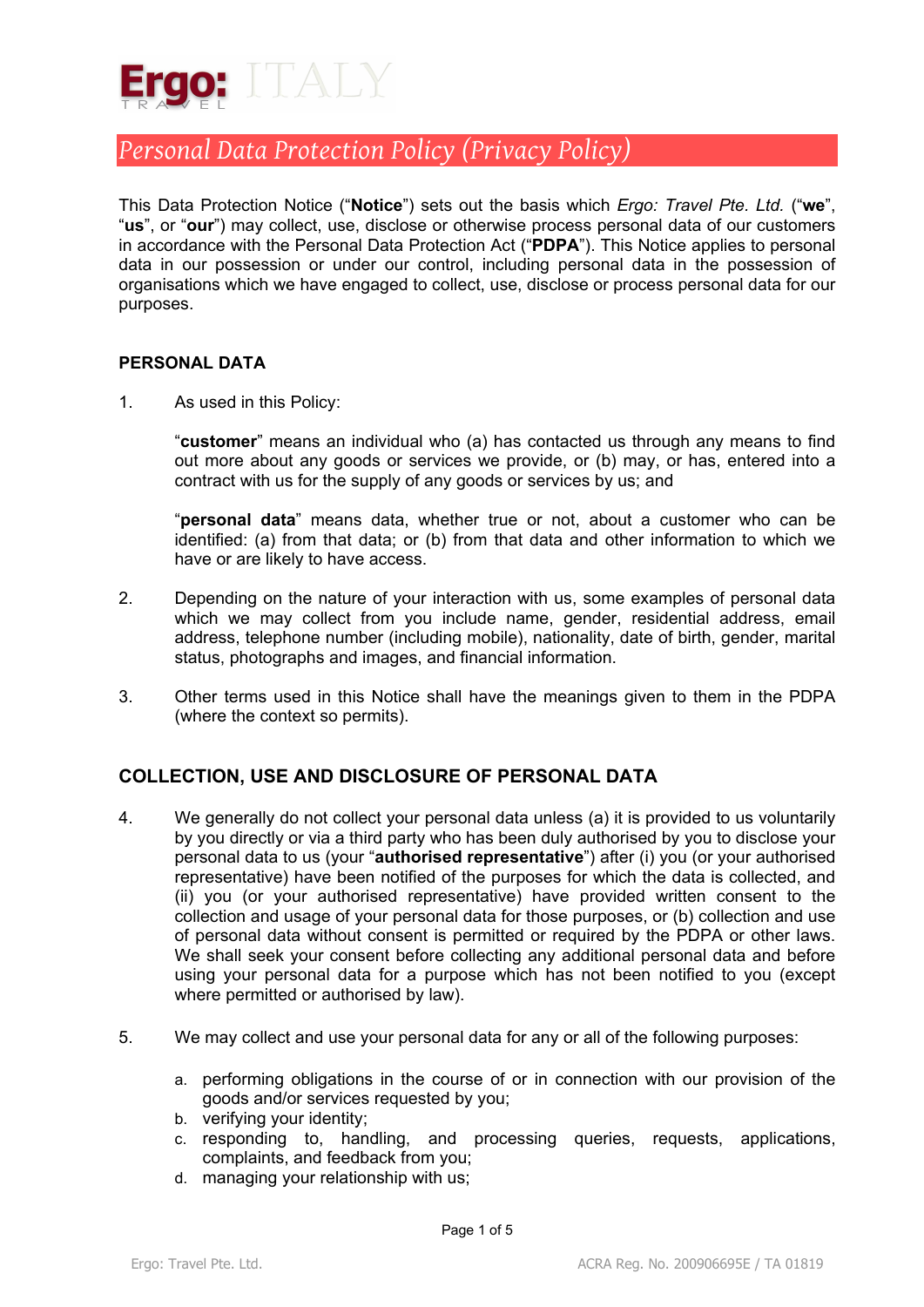

- e. processing payment or credit transactions;
- f. complying with any applicable laws, regulations, codes of practice, guidelines, or rules, or to assist in law enforcement and investigations conducted by any governmental and/or regulatory authority;
- g. any other purposes for which you have provided the information;
- h. transmitting to any unaffiliated third parties including our third party service providers and agents, and relevant governmental and/or regulatory authorities, whether in Singapore or abroad, for the aforementioned purposes; and
- i. any other incidental business purposes related to or in connection with the above.
- 6. We may disclose your personal data:
	- a. where such disclosure is required for performing obligations in the course of or in connection with our provision of the goods and services requested by you; or
	- b. to third party service providers, agents and other organisations we have engaged to perform any of the functions with reference to the above mentioned purposes.
- 7. The purposes listed in the above clauses may continue to apply even in situations where your relationship with us (for example, pursuant to a contract) has been terminated or altered in any way, for a reasonable period thereafter (including, where applicable, a period to enable us to enforce our rights under a contract with you).

#### **DEEMED CONSENT BY NOTIFICATION**

- 8. We may collect or use your personal data, or disclose existing personal data for secondary purposes that differ from the primary purpose which it had originally collected for pursuant to clauses 5 and 6. If *Ergo: Travel Pte. Ltd.* intends to rely on deemed consent by notification for such secondary purposes, *Ergo: Travel Pte. Ltd.* will notify you of the proposed collection, use or disclosure of his personal data through appropriate mode(s) of communication.
- 9. In particular, we may rely on deemed consent by notification to collect, use or disclose your personal data for the following purposes:
	- a. Sending you newsletters, marketing or promotional materials, travel-related interests and offers through emails. If you wish to unsubscribe, there will be an "unsubscribe" link included in every email.
- 10. Before relying on deemed consent by notification, *Ergo: Travel Pte. Ltd.* will assess and determine that the collection, use and disclosure of the personal data will not likely have an adverse effect on you.
- 11. You will be given a reasonable period to inform us if you wish to opt-out of the collection, use and disclosure of your personal data for such purposes.
- 12. After the lapse of the opt-out period, you may notify us that you no longer wish to consent to the purposes for which your consent was deemed by notification by withdrawing your consent for the collection, use or disclosure of your personal data in relation to those purposes.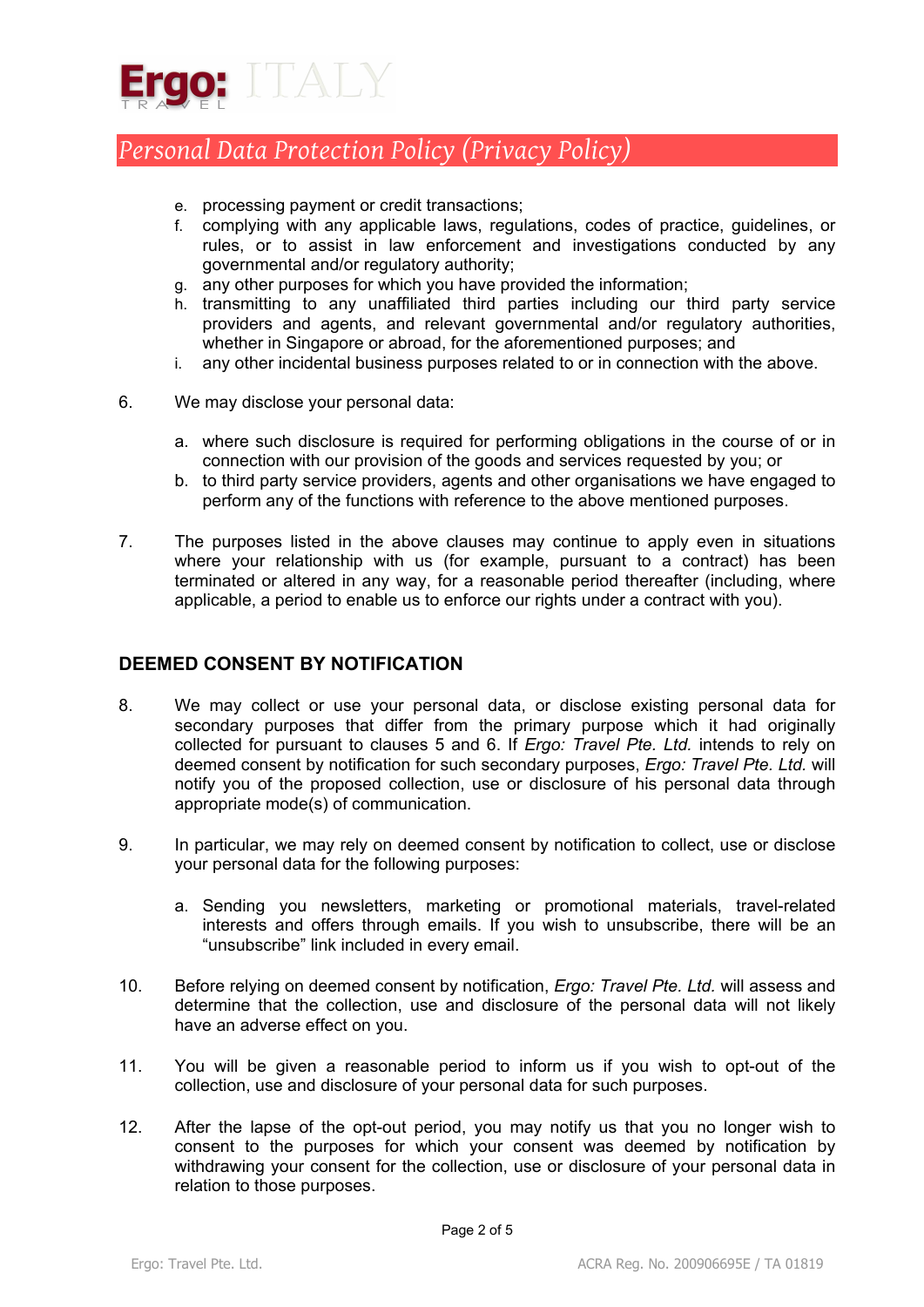

### **RELIANCE ON THE LEGITIMATE INTERESTS EXCEPTION**

- 13. In compliance with the PDPA, we may collect, use or disclose your personal data without your consent for the legitimate interests of *Ergo: Travel Pte. Ltd.* or another person. In relying on the legitimate interests exception of the PDPA, *Ergo: Travel Pte. Ltd.* will assess the likely adverse effects on the individual and determine that the legitimate interests outweigh any adverse effect.
- 14. In line with the legitimate interests' exception, we will collect, use or disclose your personal data for the following purposes:
	- a. Fraud detection and prevention;
	- b. Detection and prevention of misuse of services; and
	- c. Collection and use of personal data on company-issued devices to prevent data loss.

The purposes listed in the above clause may continue to apply even in situations where your relationship with us (for example, pursuant to a contract) has been terminated or altered in any way, for a reasonable period thereafter.

### **WITHDRAWING YOUR CONSENT**

- 15. The consent that you provide for the collection, use and disclosure of your personal data will remain valid until such time it is being withdrawn by you in writing. You may withdraw consent and request us to stop collecting, using and/or disclosing your personal data for any or all of the purposes listed above by submitting your request in writing or via email to our Data Protection Officer at the contact details provided below.
- 16. Upon receipt of your written request to withdraw your consent, we may require reasonable time (depending on the complexity of the request and its impact on our relationship with you) for your request to be processed and for us to notify you of the consequences of us acceding to the same, including any legal consequences which may affect your rights and liabilities to us. In general, we shall seek to process your request within twenty-one (21) business days of receiving it.
- 17. Whilst we respect your decision to withdraw your consent, please note that depending on the nature and scope of your request, we may not be in a position to continue providing our goods or services to you and we shall, in such circumstances, notify you before completing the processing of your request. Should you decide to cancel your withdrawal of consent, please inform us in writing in the manner described in clause 15 above.
- 18. Please note that withdrawing consent does not affect our right to continue to collect, use and disclose personal data where such collection, use and disclose without consent is permitted or required under applicable laws.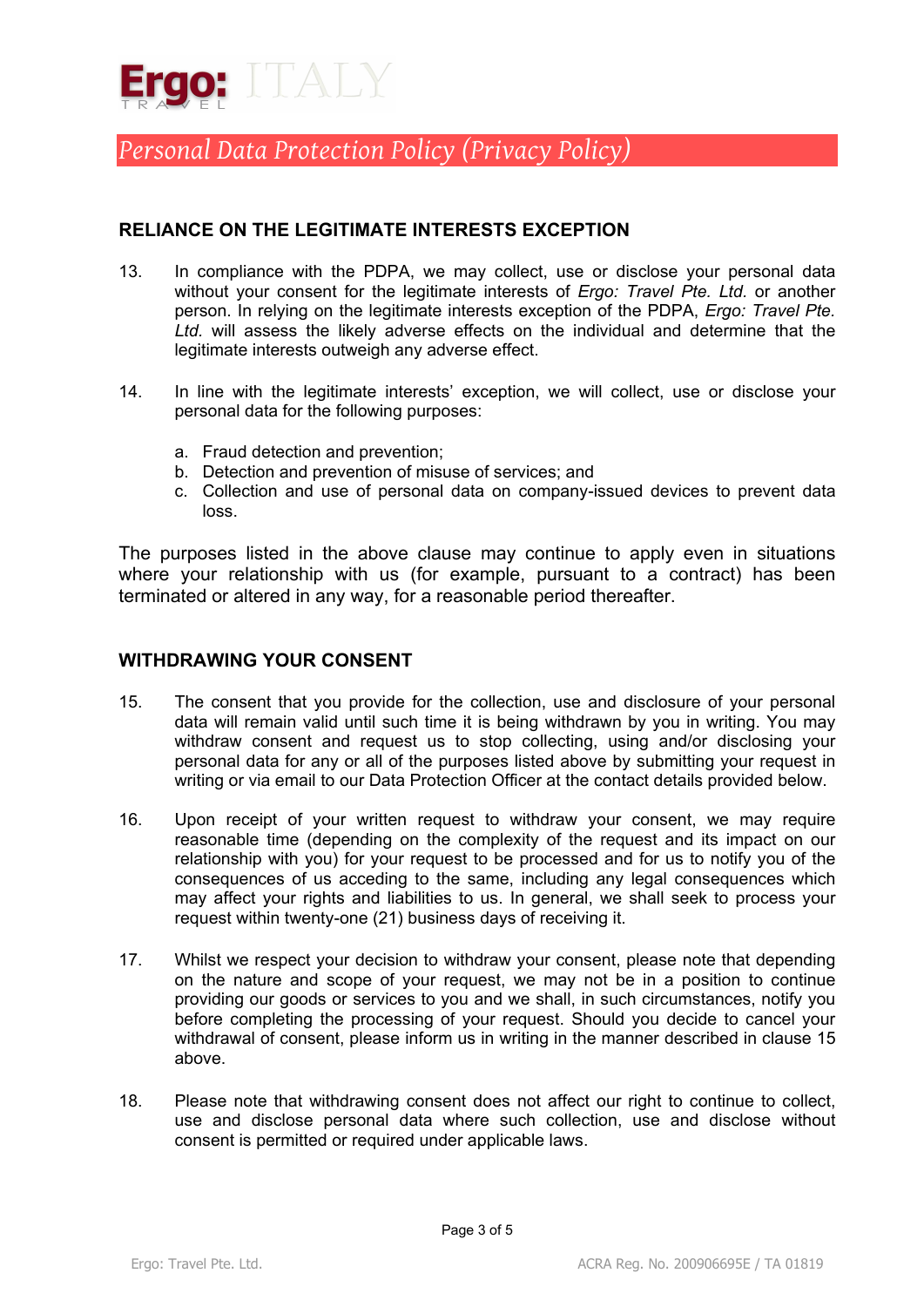

## **PROTECTION OF PERSONAL DATA**

- 19. To safeguard your personal data from unauthorised access, collection, use, disclosure, copying, modification, disposal or similar risks, we have introduced appropriate administrative, physical and technical measures such as minimised collection of personal data, authentication and access controls (such as good password practices, need-to-basis for data disclosure, etc.), encryption of data, regular patching of operating system and other software, securely erase storage media in devices before disposal, and security review and testing performed regularly.
- 20. You should be aware, however, that no method of transmission over the Internet or method of electronic storage is completely secure. While security cannot be guaranteed, we strive to protect the security of your information and are constantly reviewing and enhancing our information security measures.

#### **ACCURACY OF PERSONAL DATA**

21. We generally rely on personal data provided by you (or your authorised representative). In order to ensure that your personal data is current, complete and accurate, please update us if there are changes to your personal data by informing our Data Protection Officer in writing or via email at the contact details provided below.

#### **RETENTION OF PERSONAL DATA**

- 22. We may retain your personal data for as long as it is necessary to fulfil the purpose for which it was collected, or as required or permitted by applicable laws.
- 23. We will cease to retain your personal data, or remove the means by which the data can be associated with you, as soon as it is reasonable to assume that such retention no longer serves the purpose for which the personal data was collected, and is no longer necessary for legal or business purposes.

### **TRANSFERS OF PERSONAL DATA OUTSIDE OF SINGAPORE**

24. We generally do not transfer your personal data to countries outside of Singapore. However, if we do so, we will obtain your consent for the transfer to be made and we will take steps to ensure that your personal data continues to receive a standard of protection that is at least comparable to that provided under the PDPA.